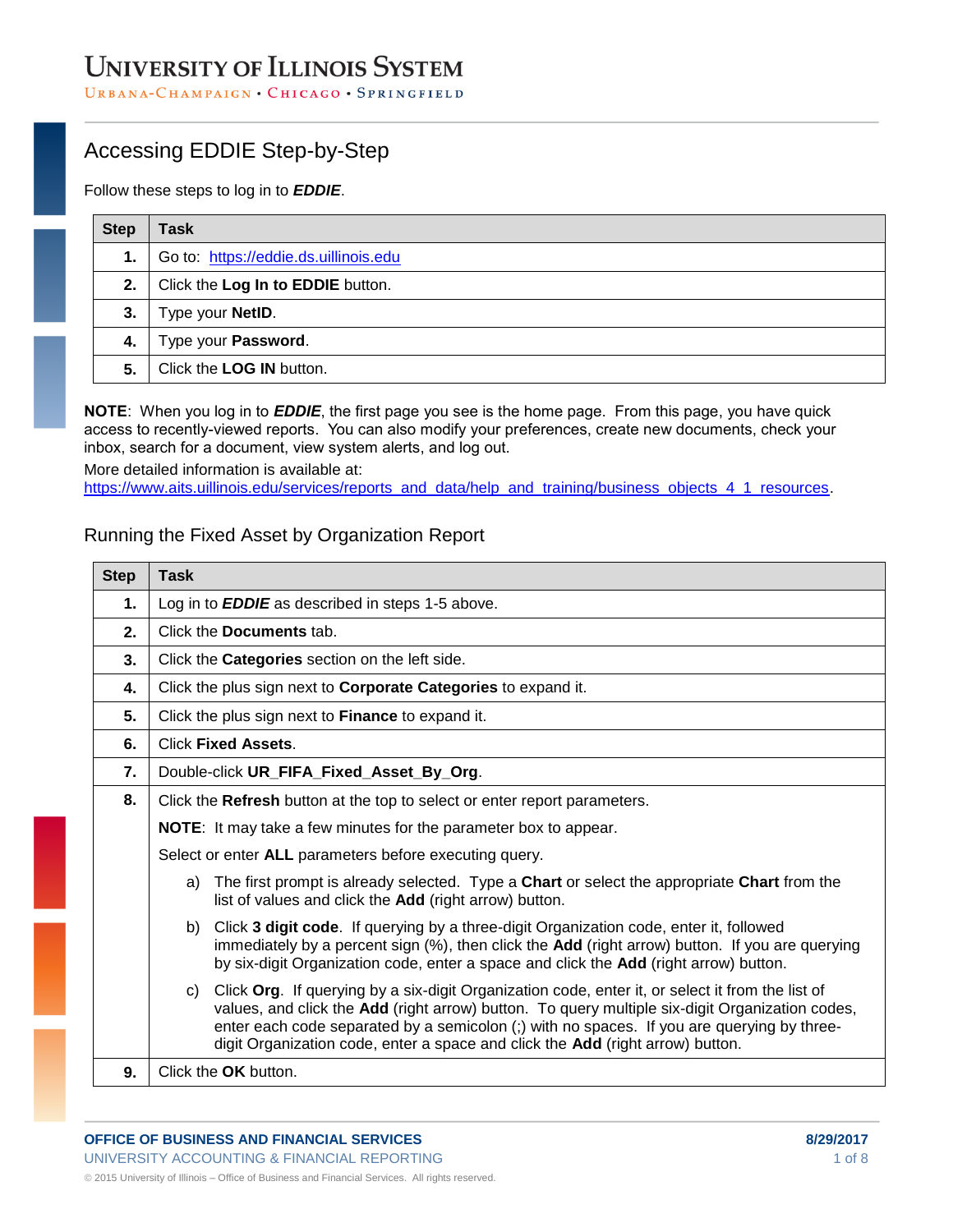# **UNIVERSITY OF ILLINOIS SYSTEM**

#### URBANA-CHAMPAIGN . CHICAGO . SPRINGFIELD

| <b>Step</b> | Task                                    |                                                                                                      |  |
|-------------|-----------------------------------------|------------------------------------------------------------------------------------------------------|--|
| 10.         |                                         | Once the report appears, you may print or save it. To print the report, follow these steps.          |  |
|             | a)                                      | Click the <b>Print</b> button on the toolbar (not the browser's <b>Print</b> button).                |  |
|             | b)                                      | Select the Open with Adobe Acrobat option on the pop-up window.                                      |  |
|             | C)                                      | Click the OK button. This opens the report as a PDF.                                                 |  |
|             | d)                                      | Print the PDF by selecting <b>Print</b> from the <b>File</b> menu.                                   |  |
|             | e)                                      | Click the <b>Print</b> button.                                                                       |  |
| 11.         | To save the report, follow these steps. |                                                                                                      |  |
|             | a)                                      | Click the <b>Export</b> button on the toolbar.                                                       |  |
|             | b)                                      | Select Export Document As.                                                                           |  |
|             | C)                                      | Choose Excel.                                                                                        |  |
|             | d)                                      | A pop-up window asks if you want to open or save the file. Select <b>Open with Microsoft Excel</b> . |  |
|             | e)                                      | Click the OK button. This opens the report as an Excel file.                                         |  |
|             | f)                                      | Click the Save button.                                                                               |  |

#### Running the Monthly Activity by Chart and Organization Report

| <b>Step</b> | Task                                                                  |
|-------------|-----------------------------------------------------------------------|
| 1.          | Log in to <b>EDDIE</b> as described in steps 1-5 on the first page.   |
| 2.          | Click the <b>Documents</b> tab.                                       |
| 3.          | Click the Categories section on the left side.                        |
| 4.          | Click the plus sign next to <b>Corporate Categories</b> to expand it. |
| 5.          | Click the plus sign next to <b>Finance</b> to expand it.              |
| 6.          | <b>Click Fixed Assets.</b>                                            |
| 7.          | Double-click FIFX_Monthly_Activity_by_Chart_and_Organization.         |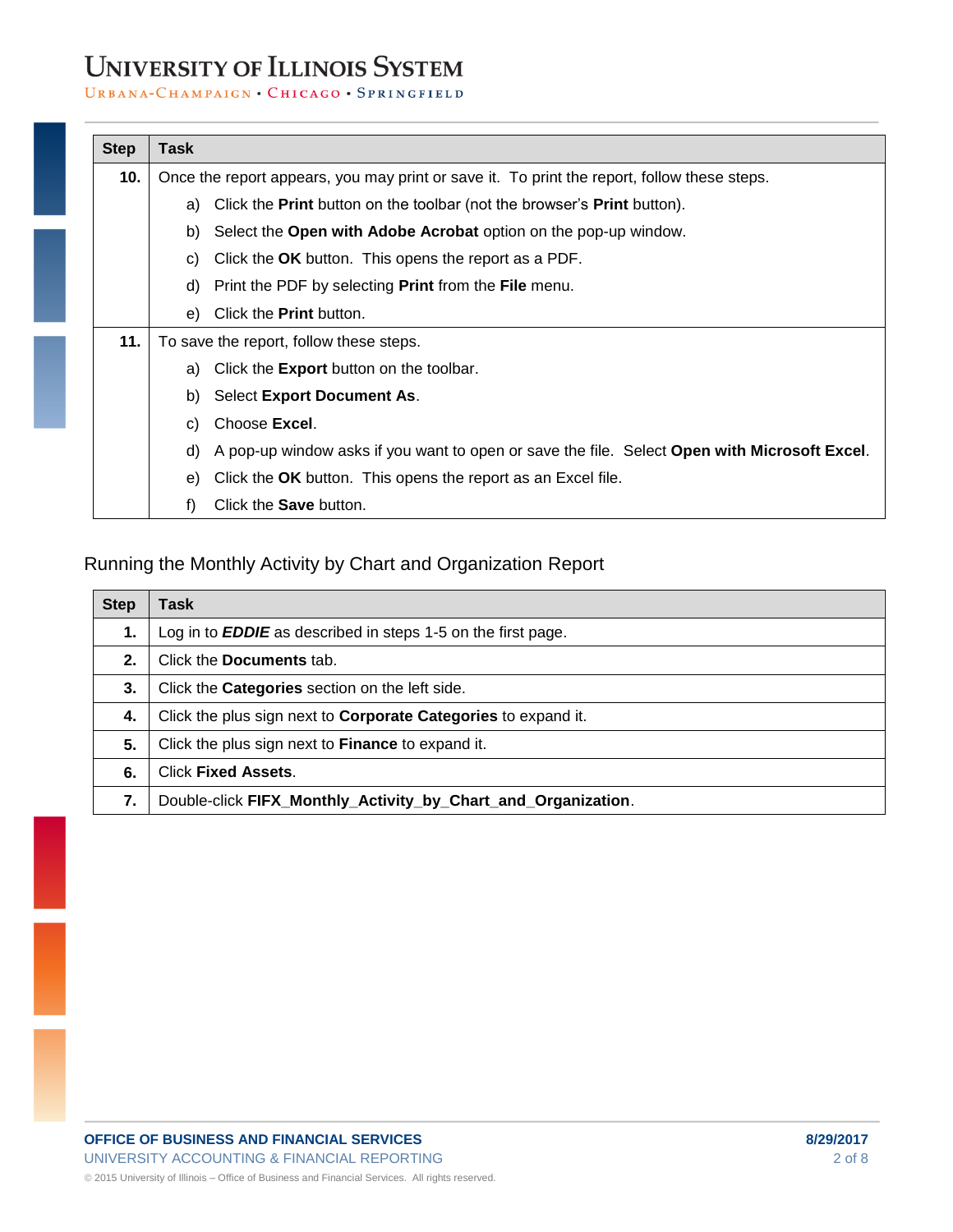# **UNIVERSITY OF ILLINOIS SYSTEM**

#### URBANA-CHAMPAIGN . CHICAGO . SPRINGFIELD

| <b>Step</b> | <b>Task</b>                                                                                                                                                                                     |                                                                                                                                                                                                                                                 |
|-------------|-------------------------------------------------------------------------------------------------------------------------------------------------------------------------------------------------|-------------------------------------------------------------------------------------------------------------------------------------------------------------------------------------------------------------------------------------------------|
| 8.          |                                                                                                                                                                                                 | Click the Refresh button at the top to select or enter report parameters.                                                                                                                                                                       |
|             | NOTE: It may take a few minutes for the parameter box to appear.                                                                                                                                |                                                                                                                                                                                                                                                 |
|             | Select or enter ALL parameters before executing query.                                                                                                                                          |                                                                                                                                                                                                                                                 |
|             |                                                                                                                                                                                                 | a) The first prompt is already selected. Type a Chart of Account or select the appropriate<br>Chart of Account from the list of values and click the Add (right arrow) button.                                                                  |
|             |                                                                                                                                                                                                 | b) Click Organization Code. Select or enter the appropriate Organization Code and click the<br>Add (right arrow) button. To query by more than one Organization code, enter each code<br>separated by a semicolon (;) with no spaces.           |
|             |                                                                                                                                                                                                 | c) Click Start Date. Enter the Start Date, select a Start Date from the calendar, or select an<br>appropriate Start Date from the list and click the Add (right arrow) button. The date must fall<br>between the range of 07/07/2003 and today. |
|             |                                                                                                                                                                                                 | d) Click End Date. Enter the End Date, select an End Date from the calendar, or select an<br>appropriate End Date from the list and click the Add (right arrow) button. The date must fall<br>between the range of 07/07/2003 and today.        |
| 9.          | Click the OK button.                                                                                                                                                                            |                                                                                                                                                                                                                                                 |
| 10.         | There are five sections within this report: Acquisitions, Updates, Disposals, Transfers In, and Transfers<br>Out. To navigate between each section, click the tabs on the bottom of the report. |                                                                                                                                                                                                                                                 |
| 11.         | Once the report appears, you may print or save it. To print the report, follow these steps.                                                                                                     |                                                                                                                                                                                                                                                 |
|             |                                                                                                                                                                                                 | a) Click the Print button on the toolbar (not the browser's Print button).                                                                                                                                                                      |
|             | b)                                                                                                                                                                                              | Select the Open with Adobe Acrobat option on the pop-up window.                                                                                                                                                                                 |
|             | C)                                                                                                                                                                                              | Click the OK button. This opens the report as a PDF.                                                                                                                                                                                            |
|             | d)                                                                                                                                                                                              | Print the PDF by selecting <b>Print</b> from the <b>File</b> menu.                                                                                                                                                                              |
|             | e)                                                                                                                                                                                              | Click the Print button.                                                                                                                                                                                                                         |
| 12.         |                                                                                                                                                                                                 | To save the report, follow these steps.                                                                                                                                                                                                         |
|             |                                                                                                                                                                                                 | a) Click the Export button on the toolbar.                                                                                                                                                                                                      |
|             | b)                                                                                                                                                                                              | Select Export Document As.                                                                                                                                                                                                                      |
|             | C)                                                                                                                                                                                              | Choose Excel.                                                                                                                                                                                                                                   |
|             | d)                                                                                                                                                                                              | A pop-up window asks if you want to open or save the file. Select Open with Microsoft Excel.                                                                                                                                                    |
|             | e).                                                                                                                                                                                             | Click the OK button. This opens the report as an Excel file.                                                                                                                                                                                    |
|             | $f$ )                                                                                                                                                                                           | Click the Save button.                                                                                                                                                                                                                          |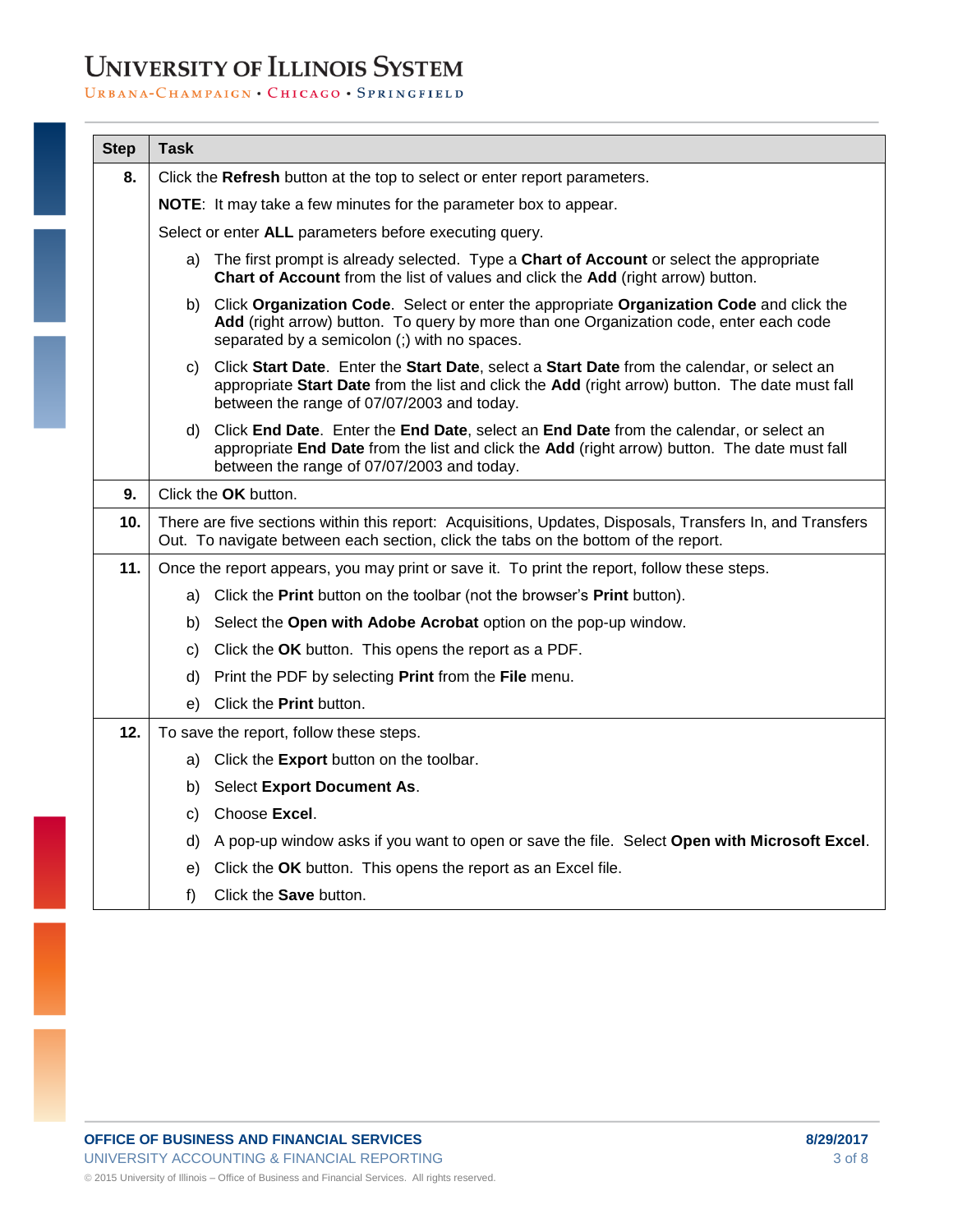| <b>Field Name</b>            | <b>Definition</b>                                                                                                                                                                                                                                                                                                                           |
|------------------------------|---------------------------------------------------------------------------------------------------------------------------------------------------------------------------------------------------------------------------------------------------------------------------------------------------------------------------------------------|
| Chart                        | Chart code value that is entered. Identifies campus. 1=Urbana, 2=Chicago, 4=Springfield,<br>9=University Administration.                                                                                                                                                                                                                    |
| Organization                 | Three-digit and six-digit organization code that is entered or selected from the list of values.<br>Identifies functional reporting units.                                                                                                                                                                                                  |
| <b>Primary Ptag</b>          | The Permanent Tag (Ptag) number of the original asset. The Primary Tag field is used to<br>associate the different subsidiary/component records of a single asset.                                                                                                                                                                          |
| Permanent Tag (Ptag)         | The Permanent Tag (Ptag) reference number is nine digits. The first digit will be "P" if the record<br>was created from a <b>Banner</b> transaction; it will be an "L" or an "S" if the asset was converted from<br><b>UFAS PAS.</b>                                                                                                        |
| Origination Tag (Otag)       | A skeletal record in Banner Fixed Assets that originates from an invoice paid using a fixed asset<br>account or commodity code. This record is placed directly on the <b>Banner</b> Fixed Asset Master<br>Table, and <b>Banner</b> assigns a unique reference number to the record.                                                         |
| Cap/Non Cap Primary<br>Tag   | Linking two records as parts of one piece of equipment where one or both are Non-Capitalized<br>by entering the Permanent Tag (Ptag) number of the Host (Parent) asset record in the Barcode<br>Field of the Component (Child) Asset and the Ptag of the Component asset entered in the<br>Barcode Field of the Host (Parent) asset record. |
| <b>Commodity Code</b>        | A standard coding structure which categorizes equipment and ensures a useful life is assigned<br>to an asset.                                                                                                                                                                                                                               |
| <b>Asset Description</b>     | Long description of asset.                                                                                                                                                                                                                                                                                                                  |
| <b>Commodity Description</b> | Long description of the commodity code.                                                                                                                                                                                                                                                                                                     |
| Asset Type                   | L=Land. LN=Land Not Capitalized. B=Buildings Major. BI=Buildings Minor. LI=Land<br>Improvements/Infrastructure. ME=Moveable Equipment. CI=Collections-Inexhaustible.<br>CE=Collections/Groups-Exhaustible. AG=Auxiliary Group Equipment. EE=Expensed<br>Equipment. S=Software.                                                              |
| Title to                     | F=Federally Owned. L=Operating Lease/Rented/Loaned. S=State. O=Other. E=Endowment<br>Farms. P=Private/Equipment of Staff Member.                                                                                                                                                                                                            |
| Custodian                    | Person who has possession of the asset.                                                                                                                                                                                                                                                                                                     |
| <b>Equipment Manager</b>     | Person responsible for the control of the asset.                                                                                                                                                                                                                                                                                            |
| <b>Location Code</b>         | Optional segment of C-FOAPAL. Identifies the building and room number.                                                                                                                                                                                                                                                                      |
| <b>Entity Code</b>           | Identifies the type of Income producing activity in which the equipment is being used.                                                                                                                                                                                                                                                      |
| <b>Location Title</b>        | Long description of location code.                                                                                                                                                                                                                                                                                                          |
| <b>Entity Desc</b>           | Title of the Income producing activity.                                                                                                                                                                                                                                                                                                     |
| Manufacturer                 | Manufacturer of the asset.                                                                                                                                                                                                                                                                                                                  |
| Serial Number-Vin            | Serial Number or Vehicle Identification Number of the asset.                                                                                                                                                                                                                                                                                |
| Model                        | Model number of the asset.                                                                                                                                                                                                                                                                                                                  |
| Vehicle FLT/PP#              | Vehicle Fleet or Physical Plant Number.                                                                                                                                                                                                                                                                                                     |
| <b>Acquisition Date</b>      | The date the asset was acquired.                                                                                                                                                                                                                                                                                                            |
| Cost                         | The actual cost of the asset.                                                                                                                                                                                                                                                                                                               |
| <b>Total Cost</b>            | Total cost of the Original and Component assets.                                                                                                                                                                                                                                                                                            |
| <b>Grand Total</b>           | The grand total of all assets for the organization.                                                                                                                                                                                                                                                                                         |

## Fixed Asset Listing by Organization Output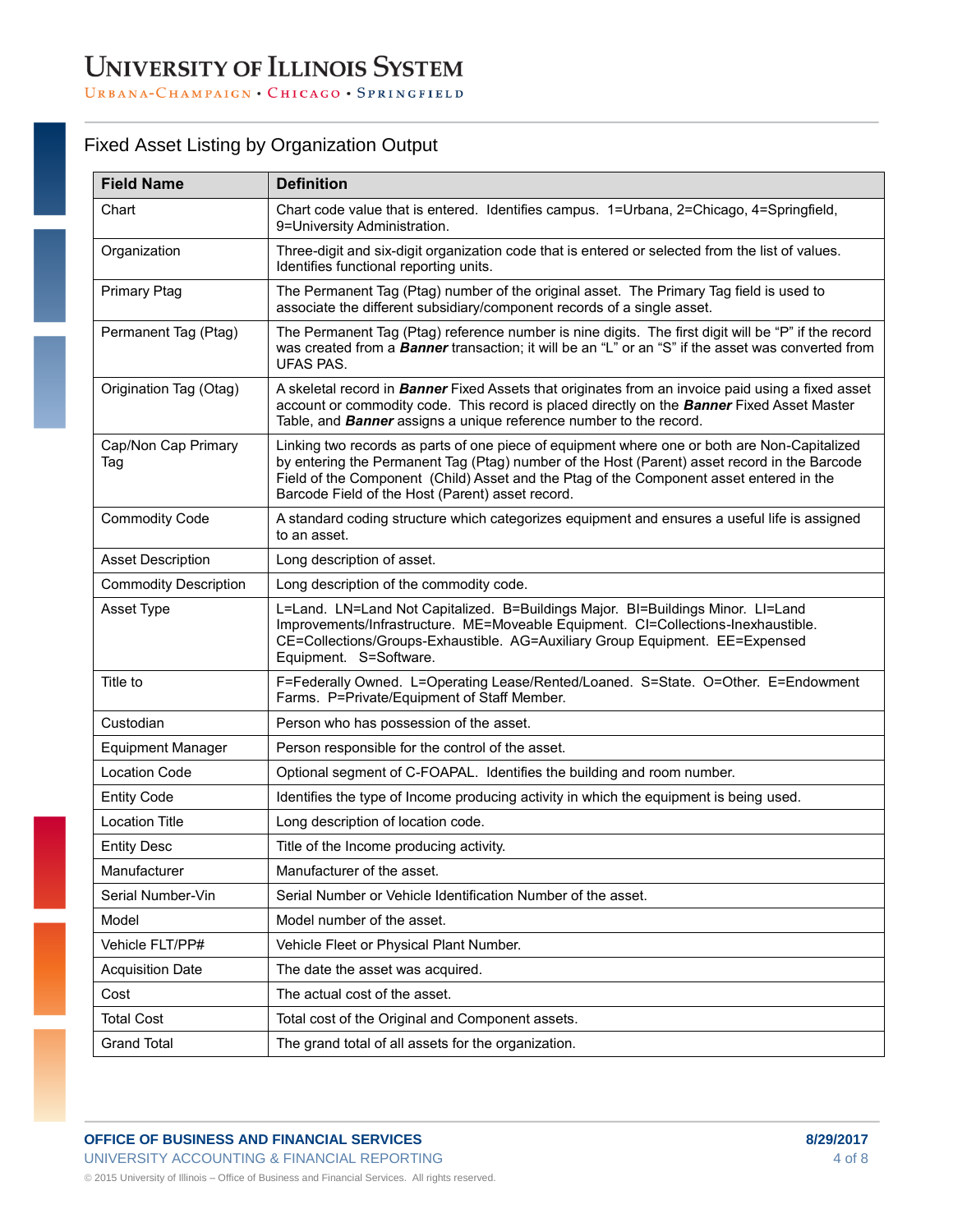## Monthly Activity Report – Acquisitions Output

| <b>Field Name</b>         | <b>Definition</b>                                                                                                                                                                                                                                                                   |
|---------------------------|-------------------------------------------------------------------------------------------------------------------------------------------------------------------------------------------------------------------------------------------------------------------------------------|
| <b>Start Date</b>         | Beginning date of report.                                                                                                                                                                                                                                                           |
| <b>End Date</b>           | Ending date of report.                                                                                                                                                                                                                                                              |
| <b>COA</b>                | Chart code value that is selected. Identifies campus. 1=Urbana, 2=Chicago, 4=Springfield,<br>9=University Administration.                                                                                                                                                           |
| Organization              | Six-digit organization code that is entered or selected from the list of values. Identifies functional<br>reporting units.                                                                                                                                                          |
| Permanent Tag             | The Permanent Tag (Ptag) reference number is nine digits. The first digit will be "P" if the record<br>was created from a <b>Banner</b> transaction; it will be an "L" or an "S" if the asset was converted from<br><b>UFAS PAS.</b>                                                |
| <b>Primary Tag</b>        | The Permanent Tag (Ptag) number of the original asset. The Primary Tag field is used to associate<br>the different subsidiary/component records of a single asset.                                                                                                                  |
| Origination Tag           | A skeletal record in <b>Banner</b> Fixed Assets that originates from an invoice paid using a fixed asset<br>account or commodity code. This record is placed directly on the Banner Fixed Asset Master<br>Table, and <b>Banner</b> assigns a unique reference number to the record. |
| <b>Barcode Number</b>     | The Banner Fixed Asset field that records the Ptag of the parent record in cases when the parent<br>and child have different capitalization statuses.                                                                                                                               |
| Item Description          | Long description of asset.                                                                                                                                                                                                                                                          |
| Serial Number-Vin         | Serial Number or Vehicle Identification Number of the asset.                                                                                                                                                                                                                        |
| <b>Location Code</b>      | Optional segment of C-FOAPAL. Identifies the building and room number.                                                                                                                                                                                                              |
| Location Description      | Long description of location code.                                                                                                                                                                                                                                                  |
| Ptag Date                 | Date the Permanent Tag was assigned and reported as a new acquisition.                                                                                                                                                                                                              |
| Amount                    | The actual cost of the asset.                                                                                                                                                                                                                                                       |
| PO Number                 | Purchase Order number if asset was purchased with a requisition.                                                                                                                                                                                                                    |
| Invoice Number            | Invoice number of paid invoices attached to purchase order.                                                                                                                                                                                                                         |
| <b>Voucher Number</b>     | Journal voucher number if asset was purchased from internal source.                                                                                                                                                                                                                 |
| Fund                      | Identifies a source of revenue.                                                                                                                                                                                                                                                     |
| Organization              | Identifies functional reporting units.                                                                                                                                                                                                                                              |
| Account                   | Designates asset, liability, equity, revenue, expenditure, and transfers.                                                                                                                                                                                                           |
| Program                   | Identifies NACUBO function.                                                                                                                                                                                                                                                         |
| <b>Acquisition Date</b>   | The date the asset was acquired.                                                                                                                                                                                                                                                    |
| <b>Acquisition Method</b> | D=Donation/Gift. F=Fabricated. L=Capital Lease/Installment Purchase. P=Purchase.<br>T=Transfer-In.                                                                                                                                                                                  |
| Asset Type                | ME=Moveable Equipment. CI=Collections-Inexhaustible. CE=Collections/Groups-Exhaustible.<br>EE=Expensed Equipment. S=Software.                                                                                                                                                       |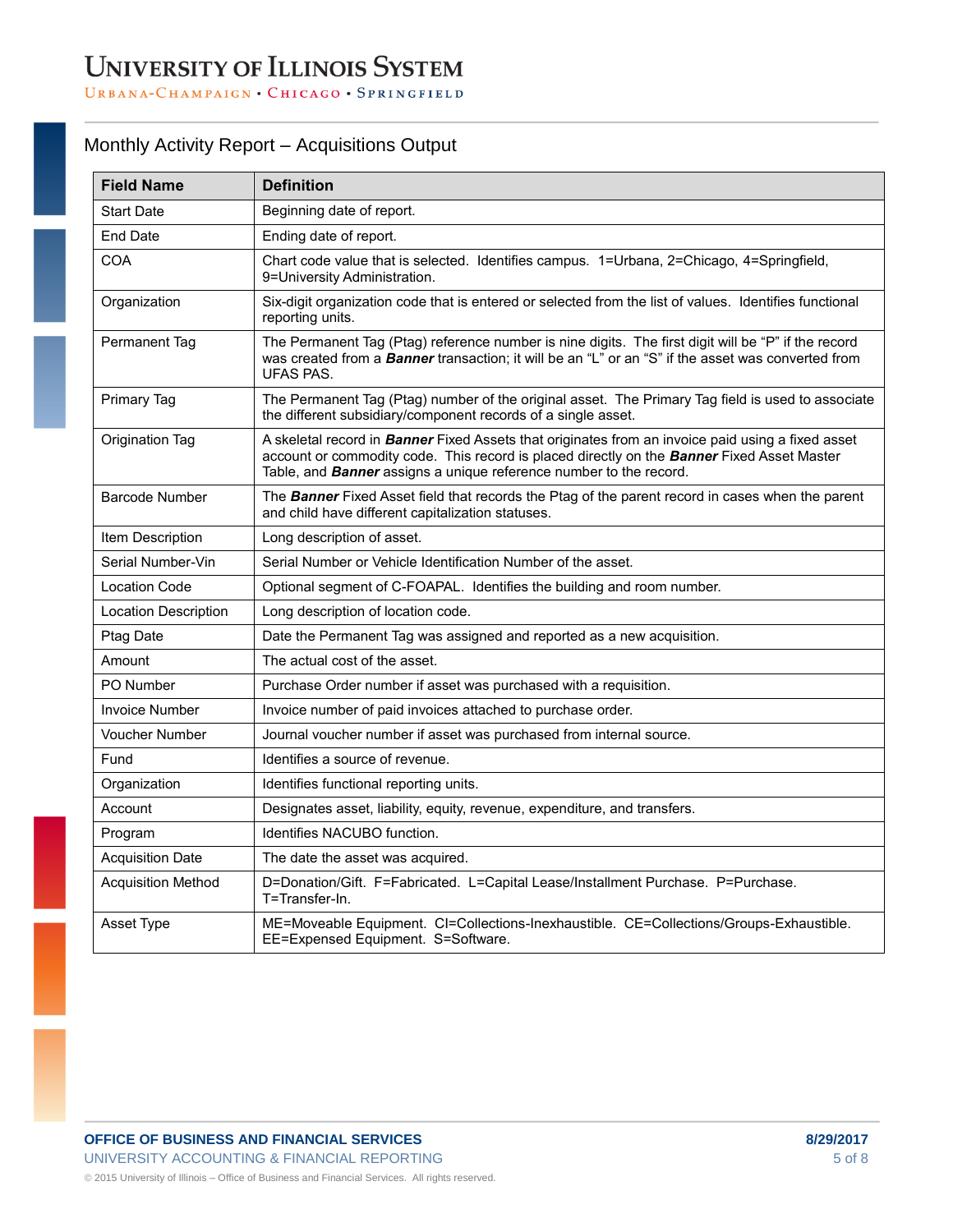### Monthly Activity Report – Updates Output

| <b>Field Name</b>           | <b>Definition</b>                                                                                                                                                                                                                                                                          |
|-----------------------------|--------------------------------------------------------------------------------------------------------------------------------------------------------------------------------------------------------------------------------------------------------------------------------------------|
| <b>Start Date</b>           | Beginning date of report.                                                                                                                                                                                                                                                                  |
| <b>End Date</b>             | Ending date of report.                                                                                                                                                                                                                                                                     |
| <b>COA</b>                  | Chart code value that is selected. Identifies campus. 1=Urbana, 2=Chicago, 4=Springfield,<br>9=University Administration.                                                                                                                                                                  |
| Organization                | Six-digit organization code that is entered or selected from the list of values. Identifies functional<br>reporting units.                                                                                                                                                                 |
| Permanent Tag               | The Permanent Tag (Ptag) reference number is nine digits. The first digit will be "P" if the record<br>was created from a <b>Banner</b> transaction; it will be an "L" or an "S" if the asset was converted from<br>UFAS PAS.                                                              |
| <b>Primary Tag</b>          | The Permanent Tag (Ptag) number of the original asset. The Primary Tag field is used to associate<br>the different subsidiary/component records of a single asset.                                                                                                                         |
| Origination Tag             | A skeletal record in <b>Banner</b> Fixed Assets that originates from an invoice paid using a fixed asset<br>account or commodity code. This record is placed directly on the <b>Banner</b> Fixed Asset Master<br>Table, and <b>Banner</b> assigns a unique reference number to the record. |
| <b>Barcode Number</b>       | The Banner Fixed Asset field that records the Ptag of the parent record in cases when the parent<br>and child have different capitalization statuses.                                                                                                                                      |
| Item Description            | Long description of asset.                                                                                                                                                                                                                                                                 |
| Serial Number-Vin           | Serial Number or Vehicle Identification Number of the asset.                                                                                                                                                                                                                               |
| <b>Location Code</b>        | Optional segment of C-FOAPAL. Identifies the building and room number.                                                                                                                                                                                                                     |
| <b>Location Description</b> | Long description of location code.                                                                                                                                                                                                                                                         |
| Ptag Date                   | Date the Permanent Tag was assigned and reported as a new acquisition.                                                                                                                                                                                                                     |
| Amount                      | The actual cost of the asset.                                                                                                                                                                                                                                                              |
| <b>Voucher Number</b>       | Journal voucher number or document number.                                                                                                                                                                                                                                                 |
| Fund                        | Identifies a source of revenue.                                                                                                                                                                                                                                                            |
| Organization                | Identifies functional reporting units.                                                                                                                                                                                                                                                     |
| Account                     | Designates asset, liability, equity, revenue, expenditure, and transfers.                                                                                                                                                                                                                  |
| Program                     | Identifies NACUBO function.                                                                                                                                                                                                                                                                |
| Seq#                        | Financial sequence number of the update transaction                                                                                                                                                                                                                                        |
| <b>Update Activity Date</b> | Date the listed update activity was processed in Banner.                                                                                                                                                                                                                                   |
| <b>Acquisition Date</b>     | The date the asset was acquired.                                                                                                                                                                                                                                                           |
| Asset Type                  | ME=Moveable Equipment. CI=Collections-Inexhaustible. CE=Collections/Groups-Exhaustible.<br>EE=Expensed Equipment. S=Software.                                                                                                                                                              |
| Subtotal                    | Subtotal of all update activity.                                                                                                                                                                                                                                                           |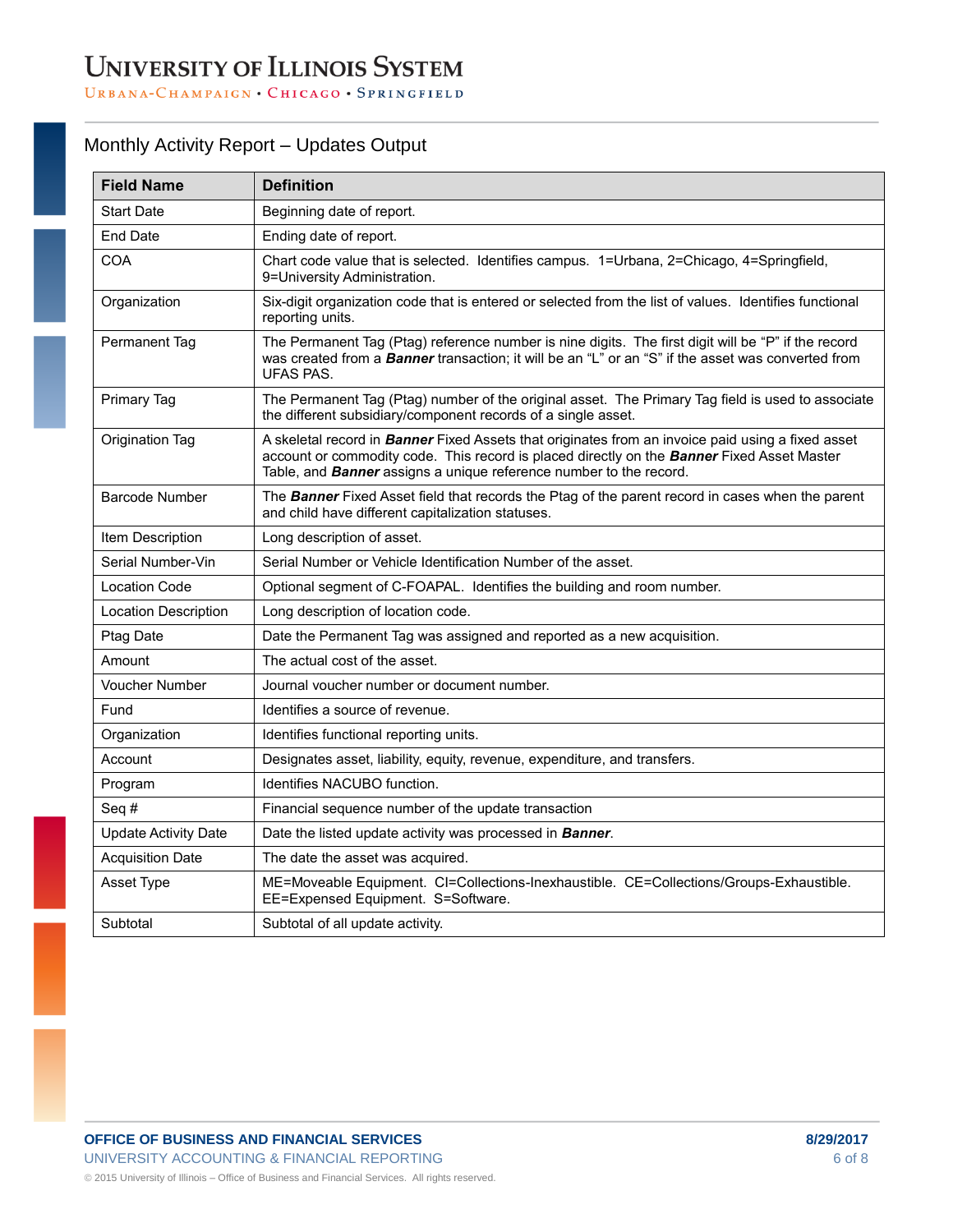### Monthly Activity Report – Disposals Output

| <b>Field Name</b>           | <b>Definition</b>                                                                                                                                                                                                                                                            |
|-----------------------------|------------------------------------------------------------------------------------------------------------------------------------------------------------------------------------------------------------------------------------------------------------------------------|
| <b>Start Date</b>           | Beginning date of report.                                                                                                                                                                                                                                                    |
| End Date                    | Ending date of report.                                                                                                                                                                                                                                                       |
| <b>COA</b>                  | Chart code value that is selected. Identifies campus. 1=Urbana, 2=Chicago, 4=Springfield,<br>9=University Administration.                                                                                                                                                    |
| Organization                | Six-digit organization code that is entered or selected from the list of values. Identifies functional<br>reporting units.                                                                                                                                                   |
| Permanent Tag               | The Permanent Tag (Ptag) reference number is nine digits. The first digit will be "P" if the record<br>was created from a <b>Banner</b> transaction; it will be an "L" or an "S" if the asset was converted from<br><b>UFAS PAS.</b>                                         |
| Primary Tag                 | The Permanent Tag (Ptag) number of the original asset. The Primary Tag field is used to associate<br>the different subsidiary/component records of a single asset.                                                                                                           |
| Origination Tag             | A skeletal record in Banner Fixed Assets that originates from an invoice paid using a fixed asset<br>account or commodity code. This record is placed directly on the <b>Banner</b> Fixed Asset Master<br>Table, and Banner assigns a unique reference number to the record. |
| Item Description            | Long description of asset.                                                                                                                                                                                                                                                   |
| Serial Number-Vin           | Serial Number or Vehicle Identification Number of the asset.                                                                                                                                                                                                                 |
| <b>Location Code</b>        | Optional segment of C-FOAPAL. Identifies the building and room number.                                                                                                                                                                                                       |
| <b>Location Description</b> | Long description of location code.                                                                                                                                                                                                                                           |
| Amount                      | The actual cost of the asset.                                                                                                                                                                                                                                                |
| Disposal Date               | Date asset was disposed.                                                                                                                                                                                                                                                     |
| Disposal Code               | A=Trade-In. B=Inventoried In Error. C=Casualty Loss. D=Miscellaneous Disposal. E=Error<br>Correction. G=Returned for Credit. H=State Surplus. K=Cannibalized. M=Demolished.<br>N=Stolen. P=Transferred w/ Researcher. R=Scrapped. S=Sale. T=Transferred Out. Y=Change.       |
| <b>Disposal Description</b> | Long description of Disposal Code.                                                                                                                                                                                                                                           |
| Asset Type                  | ME=Moveable Equipment. CI=Collections-Inexhaustible. CE=Collections/Groups-Exhaustible.<br>EE=Expensed Equipment. S=Software.                                                                                                                                                |
| <b>Title Code</b>           | E=Endowment/Farms. F=Federally Owned. L=Operating Leased/Rented/Loaned. O=Other. P-<br>Private/Equipment or Staff Member. S=State.                                                                                                                                           |
| <b>Barcode Number</b>       | The Banner Fixed Asset field that records the Ptag of the parent record in cases when the parent<br>and child have different capitalization statuses or both parent and child records are not capitalized.                                                                   |